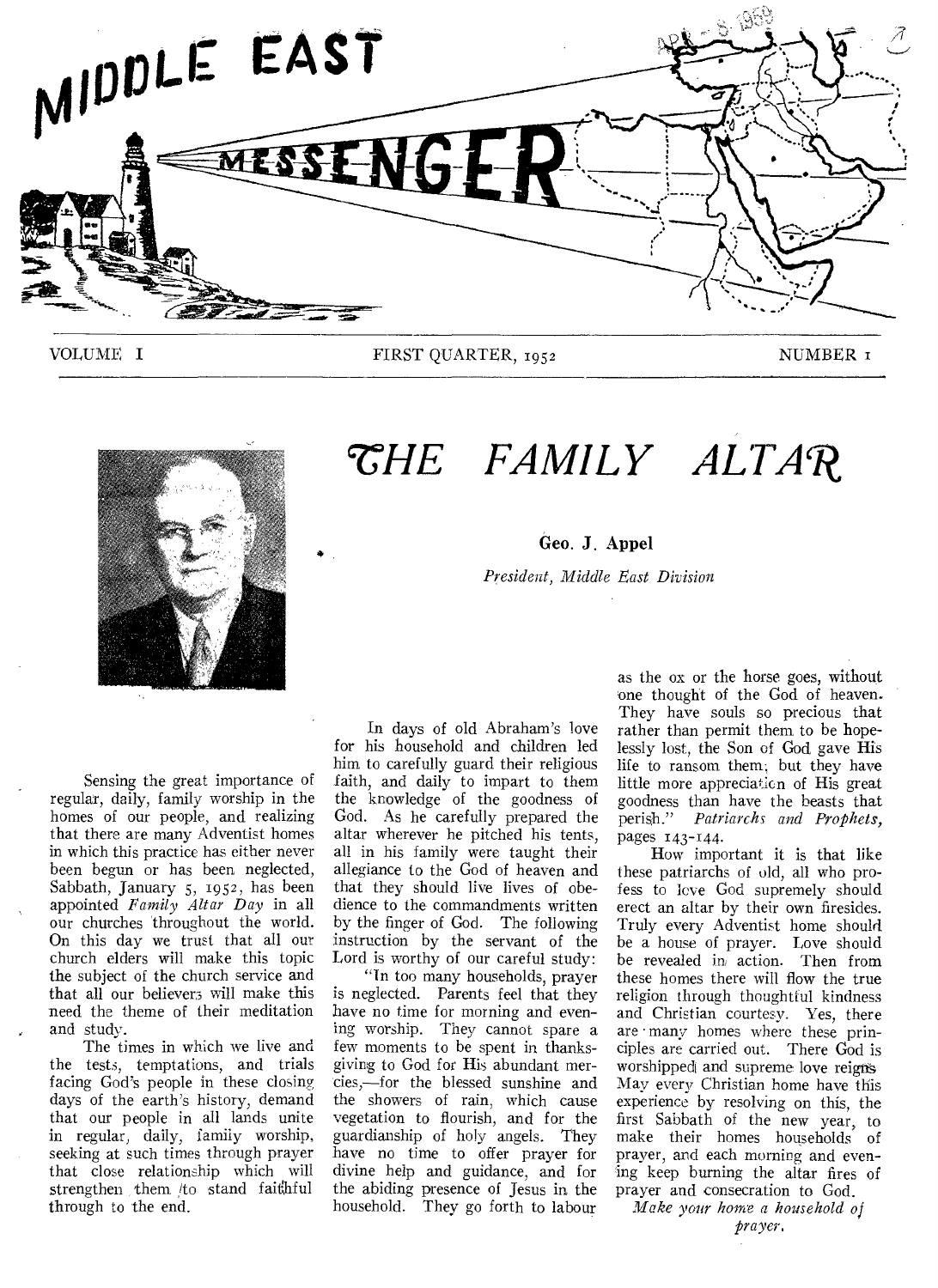

#### A MESSAGE FROM THE TREASURER OF THE GENERAL CONFERENCE

It has been a very real pleasure to attend the Middle East Division Committee meetings and to hear the encouraging reports from the leaders of the Division, Unions, and Local missions, and institutions in this field: My heart has been cheered as I have noted the courage and faith of the leadership right throughout the divi-. sion in the triumph of the gospel in the Middle East. The plans which have been carefully and prayerfully made for the work for the coming year will, I am sure, mean greater progress in all lines of activity, and I shall be very interested in the development of these plans during the year, and indeed, years to come. Nothing can stand in the way of Godly men and women who are filled with the Spirit of the living God, and who are determined to go forward and finish the task.

It was also a pleasure to meet some of the workers and lay-members in fraq and Egypt. I shall long remember the very warm welcome which they gave us. The Middle East Division is fortunate in having such a splendid corps of workers and laymen in this field. As I leave to attend meetings in the Southern Asia and Far Eastern Divisions, I do so fully believing that the men and women whom God has appointed to carry the work in this far-fiung field will be successful in their endeavors and will be faithful to God no matter what comes. The Lord expects much of each worker and lay-member, and I am confident that they will not disappoint the Master, but will be true to their trust and do faithfully and well the task assigned to them.

*L. Torrey* 

#### **A CALL TO FASTING & PRAYER**

The year 1952 is before us. The hour is growing late. The work is far from done. The task is superhuman. Without more power, and that from above, we can never finish the work. The reset voir of heaven is unlimited. It waits our demand and reception. How fitting it is that we begin the new year by spending Sabbath, January 12th, as a day of fasting and prayer. On that day God is looking to His church in the Middle East to seek Him as never before by making that whole-hearted consecration that will enable Him to give the strength necessary to give the final warning with such power as will make the millions of these Bible lands tremble, and the final harvest be gathered in.

The following resolution was adopted by the Middle East Division in annual committee session, November 15 to 24, 1951. We call this important message to the special attention of all our leaders and workers in this field :

*"Whereas,* Grave conditions have resulted in the peril of life and liberty and loss of property to our believers in many lands, thus seriously hampering the heralding of the everlasting gospel to all nations; therefore

*"Voted,* That January 12, 1952, be set apart as a day of solemn prayer and fasting, summoning our

people everywhere to plead most earnestly with God :

"1. For the power of the Holy Spirit to test upon our ministers and people for holy living and effective witnessing.

"2. For God to open or reopen doors in lands now closed to the preaching of the message of Christ's return.

"3. For His hand of care and protection to be over our youth called to serve their countries in connection with the armed forces.

"4. For the lives of our leaders and people to be preserved in the lands of affliction.

"5. For these brethren, and our people everywhere, to be endued with the mighty power of the Holy Spirit for soul winning."

*—G. J. Appel.* 

 $\overline{\mathbf{1}}$ 

|                      | SCHEDULE OF CHURCH<br><b>OFFERINGS</b> |
|----------------------|----------------------------------------|
|                      |                                        |
|                      | Regular Monthly Offerings              |
|                      | 1st Sabbath Local Church Evan-         |
|                      | gelism                                 |
|                      | 2nd SabbathChurch Expense              |
|                      | 3rd SabbathEducation (Local            |
|                      | School)                                |
|                      | 4th SabbathChurch Expense              |
| 5th SabbathPoor Fund |                                        |
| Special Offerings    |                                        |
| January 26           | Religious Liberty                      |
| February 9           | Free Church Liter-                     |
|                      | ature                                  |
| March т              | Middle East College                    |

#### CHURCH CALENDAR

*First Quarter, 1952* 

| Date                                                | Special days                      |
|-----------------------------------------------------|-----------------------------------|
| January $5 \ldots \ldots \ldots \ldots \ldots$      | Local Church Evangelism           |
|                                                     | (Family Altar Day)                |
| January 12                                          | Day of Fasting and Prayer         |
| January 26                                          | Religious Liberty Day             |
|                                                     | Home Visitation Day               |
| February $9 \ldots \ldots \ldots \ldots \ldots$     | Literature Ministry<br>$\sim$ 1.4 |
| February $16$                                       | Local Church Evangelism           |
|                                                     | Christian Education               |
| March $8 \ldots \ldots \ldots \ldots \ldots \ldots$ | Missionary Volunteer Day          |
| March 8 to $15$                                     | Missionary Volunteer Week         |
|                                                     | of Prayer                         |
| March 22 to                                         |                                   |
|                                                     |                                   |

PRAY, PLAN, PREPARE TO CO. ADVENTURING FOR COD. **ON HOME VISITATION DAY, FEBRUARY 2.**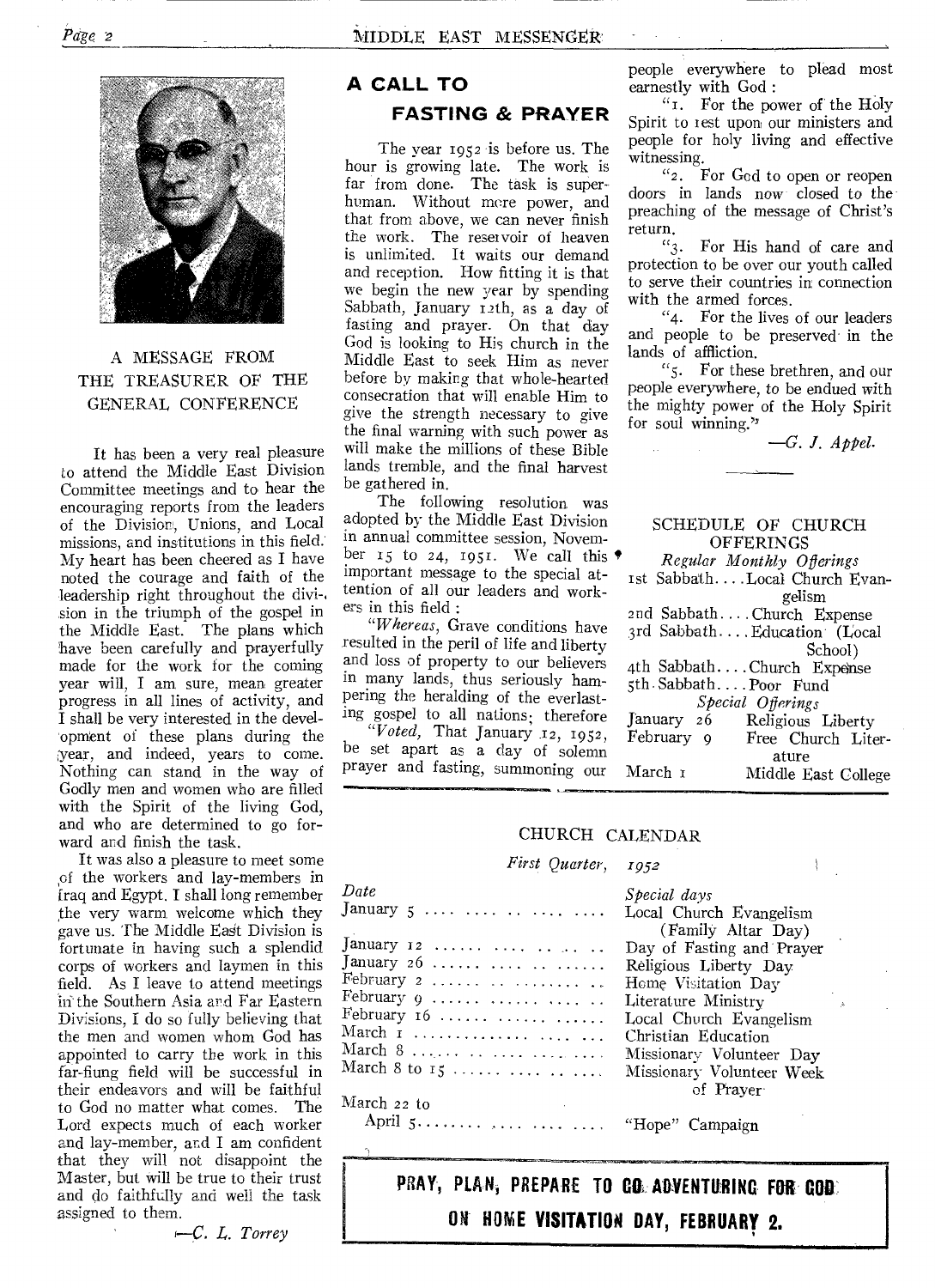## *Highlights of the Annual Committee Meeting*

#### C. C. Morris, *Secretary Middle East Division*

Early in January, 1951, representative national and foreign workers assembled in Beirut from the various countries of the Middle East. Elder E. D. Dick and Elder W. H. Williams were present from the General Conference, and at that time the Middle East Division was organized in harmony with the provision made at the 1950 General Conference session. The territory was organized into two union missions, namely the East Mediterranean Union with R. H. Hartwell as president and A. B. King as secretarytreasurer, and the Nile Union Mission with Neal C. Wilson as president and A. E. Klein as secretary-treasurer. Local missions were organized under" these two unions, and Iran was left as a detached mission under the supervision of the division. A division committee was tormed, as well as institutional boards for the Middle East College, the Dar El Salaam Hospital, the Voice of Prophecy, and other division interests. The appropriations granted to the Middle East Division for 1951 were distributed. and the newly formed Middle East Division was off to a good start.

During the months which have followed a number of new workers joined the forces in the division. Early in the year R. C. Dinning and family arrived, he to take charge of the Middle East Press, and shortly afterward Elder A. W. Fiedler, with his wife and child, came to the Middle East. After a short stay in Beirut for language study, this family went on to Iraq, where Elder Fiedler is the president of the local mission. The medical work of the division was strengthened by the arrival of Dr. K. H. Pihl, who with his family arrived from the States to lead out at the Dar El Salaam Hospital in Baghdad, and Dr. W. H. Lesovsky and wife from Austria, who are reopening the Sultanabad Hospital in Iran. During the summer months Elder T. S. Geraty arrived with his family from Hong Kong to take up his duties as president of the Middle East College; the A. R. Mazats, also from the South China Island Mission,

joined the group in Beirut, Elder Mazat having been called to be the Home Missionary and Publishing Department Secretary for the division. Mr. and Mrs. C. L. Commell and baby daughter, called to the Iran Training School, found it necessary to spend three months in Beirut after their arrival in September, waiting for the necessary visas to proceed.

In Novmber the Division Committee met again, with the division institution and union treasurers being invited in. We were also favored in having Elder C. L. Torrey, the General Conference Treasurer, and Dr. T. R. Flaiz, the General Conference Medical Department secretary, and his wife, present for our Autumn committee meeting. The first meeting was held the evening of November 15 at the Middle East College chapel with Elder G. J. Appel, division president, sounding the key note of the session. Each evening through to November 23 there were meetings held at the college chapel, thereby giving the students of the college an opportunity to listen to reports from various parts- of the division. Each organization and division institution rendered most encouraging reports of the progress of the work during 1951.

The work of the committee was conducted in the committee room at the division headquarters building. Each morning at  $8:15$  the division office staff, the East Mediterranean Union office staff, the Voice of Prophecy office workers, and a number of the ladies from the union and division homes gathered for the devotional hours. During the first half of the session Dr. Flaiz led out in the devotional meetings, and for the last half of the week Eider C. L. Torrey conducted the morning devotional studies. These were highly beneficial to all who had the privilege of attending, as very practical instruction was presented along the line of missionary relationships for both national and foreign workers, and good counsel was given along the lines of practical religion.

During the first year of our work as a division organization study had been given to the drafting of operating policies to guide in the ac-



tivities of the work throughout the field. These were presented to the full committee through a sub-committee and were adopted during the session. Other sub-committees functioned during the session, bringing in plans and recommendations for promoting a strong advance in all lines of endeavor for the year 1952.

During 1951 a strong Ingather: ing campaign was organized, and splendid results were seen in all parts of the division territory. The concerted efforts of all our working force made a real impression in bringing our work to the attention of the general public, which responded very favorably in contributing to our mission endeavor. During the time of the committee session, further plans were laid for "Home Visitation Days" and other lines of home missionary evangelism which will carry the work forward in an aggressive way througout the coming year.

We have found that the Voice of Prophecy Correspondence School is a most effective method of reaching the people of the Middle East, and at the time of the committee meeting *we* were happy for the report that the combined enrollment for the Voice of Prophecy students amounted to over 30,000. This phase of the work was again given careful study and more definite plans laid for the rapid advancement of the Voice of<br>Prophecy Correspondence School Correspondence School work, in the hope that by the end of 1952, 100,003 enrollments may be secured. Brother A. R. Mazat was asked to take the leadership of this work for the time being, thus freeing Elder George Keough to spend his time in the preparation of much needed literature. A number of actions taken at the time of the committee meeting stressed again the need for a greater supply of suitable literature for the division field, and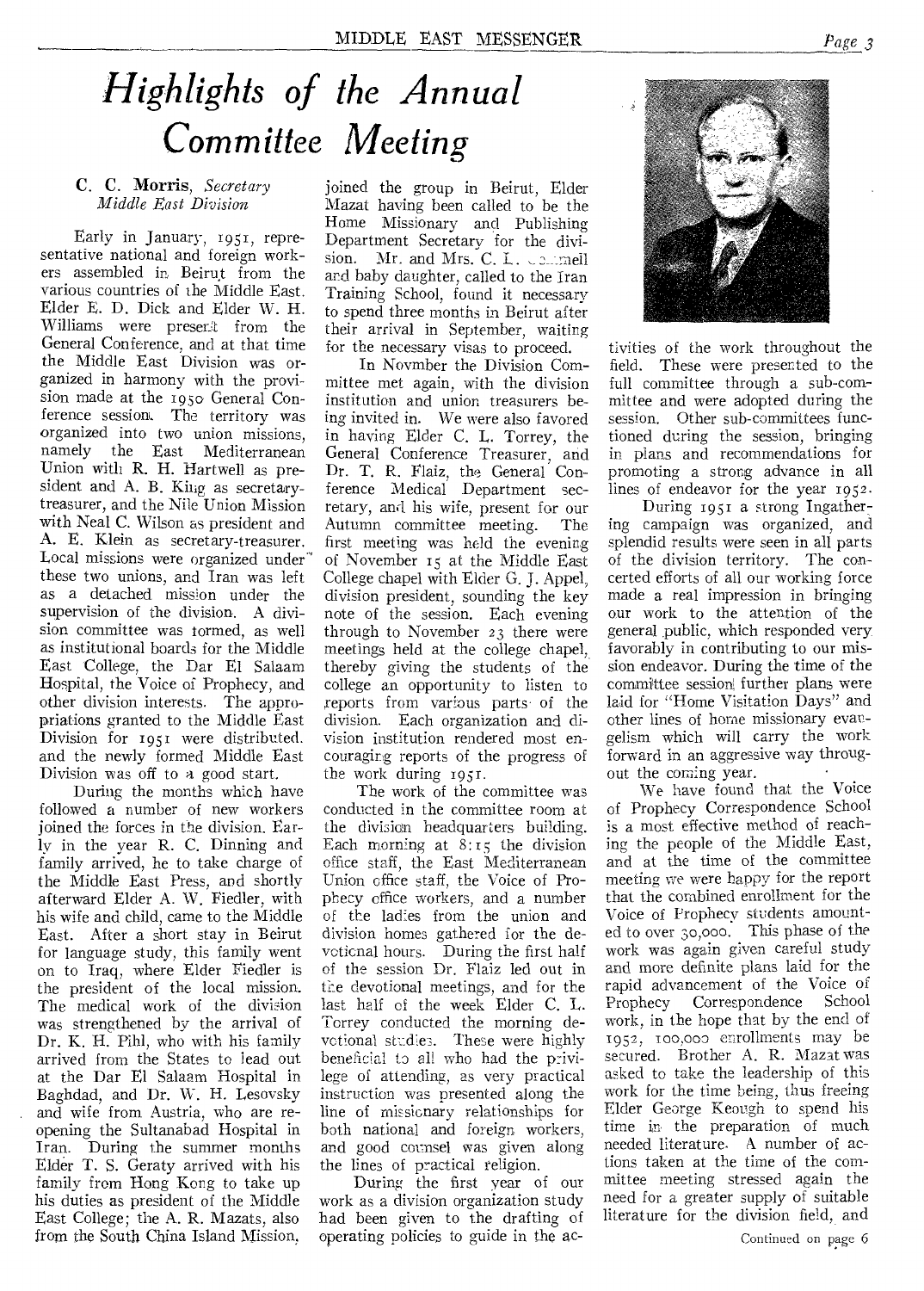### **RECOMMENDATIONS FROM THE MIDDLE EAST DIVISION ANNUAL COMMITTEE**

#### *Resolution on Gratitude*

Acknowledging with grateful hearts the guiding hand of God that has been over the work in this Division field during the past year (195r), and recognizing in the increasing difficulties met, the mount-, ing international tensions, and the multiplying calamities of fire and flood by land and sea, sure signs of the nearness of the approaching end,

*Resolved,* That with solemn joy, and invoking the power of the Holy Spirit, we rededicate ourselves to the task of finishing the task assigned us, using to that end every talent the Lord has bestowed upon us and every means He has provided, and that we call upon every member throughout the field to join us in this complete consecration, that the world may see in us works suited to our professed faith, and glorify God and acknowledge His power.

#### *Work of Revival*

不上。

*Whereas,* The work of revival carried on in many of our churches and institutions during the past year has brought great blessing to our people; and

*Whereas,* The Lord has graciously visited us through His Spirit during recent meetings held in Beirut, Cairo, and Iran :

*Be it resolved :* 

I. That the work of revival and reformation be continued until all our people shall have been reached and *given* the opportunity of entering into this renewed experience under the outpouring of the Holy Spirit; and

*2.* That constant effort be put forth to implement the series of recommendations on evangelism passed recently by the Division Council, to the end that the Advent message may be quickly carried to the uttermost part of the territory of the Middle East Division.

#### *Voice of Prophecy Correspondence School Promotion*

*Whereas,* The students of the Voice of Prophecy Correspondence School constitute an army of poten-

tial candidates for membership in the Seventh-day Adventist church; and

*Whereas,* At the present time we are not devoloping as we should the tremendous results of the opportunity of soul-saving in this line of work; and

*Whereas,* We are told that before the end "hundreds of thousands were *seen* visiting families, and opening before them the word of God;" therefore,

*We recommend,* 1. That in the immediate future, or during r952, a strong effort be put forth to contact the many who are studying our truths through the correspondence school, and bring them into the church.

2. That where possible, rallies be conducted, sponsored by union and local committes in centers where there are a large number of correspondence school students.

3. That a small message-filled booklet be prepared and distributed not only to those who are readers, but to potential readers, the cost of the same to be met from the free literature fund.

4. That readers in being contacted be encouraged to enroll their relatives, neighbors, and friends in the correspondence school.

5. That the Home Missionary and Missionary Volunteer Department leaders in cooperation with the local pastors and elders carry the responsibility of contacting and fostering the interest among readers to the place where they are ready for baptism and to join the church.

6. That our publishing house be invited to make available a list of subscibers to the "Hope" Magazine, and that these be made available to the offices handling the Bible Correspondence Courses, and that these offices check their files with these lists. If all are not enrolled in the Correspondence Course, the office should correspond with such individuals urging them to enroll.

7. That greater emphasis be placed on enrolling our church membership throughout the unions and local missions in taking an active part in securing names and fostering the work of the Voice of Prophecy Bible Correspondence School.

#### *Challenge to Greater Evangelism with "Hope"*

*Whereas,* One of our objectives throughout the world is to double our church membership by 1954 through a vastly increased effort in every phase of our evangelistic program; and

*Whereas,* The vision of the future assures us that "more than r,000 will be converted in one day, most of whom will trace their first convictions to the reading of our literature,"

*We recommend,* 1. That every church member be encouraged to endeavor by God's help to bring the spiritual blessing and uplift of the "Hope" magazine into two or more homes each year.

2. That all of our churches be encouraged to form prayer bands to pray for those who are subscribers to the "Hope," to the end that this journal might become an instrumentality in leading them to Christ, and an acceptance of the message.

#### *"Hope" Magazine Promotion*

*Whereas,* "The Third Angel's Message is to be given through" the medium of our publications; and

*Whereas,* The "Hope" magazine is one of those streams of light that were seen to encircle the world; and<br>Whereas, "Our publications"

*Whereas,* "Our publications should be sent to every civilized country at any cost;" therefore, *Resolved,* 

1. That we rally to the support of the "Hope' magazine.

2. That we encourage our local workers and members to subscribe to it.

3. That we select and train young people in each country to obtain subscriptions for it.

4. That we concentrate all;our colporteur efforts, so far as practicable, upon its circulation, to reach as soon as possible an immediate goal of ro,000 subscribers.

#### *A Call to Greater Sabbath School Evangelism*

*Whereas,* There are great soul winning possibilities within the Sabbath School which as yet have not been fully utilized as indicated by the following statement from the messenger of the Lord :

"The Sabbath School should be one of the greatest instrumentalities, and the most effectual in bringing souls to Christ." *Counsels on Sab*bath School Work, page 10.

"Our Sabbath Schools .... can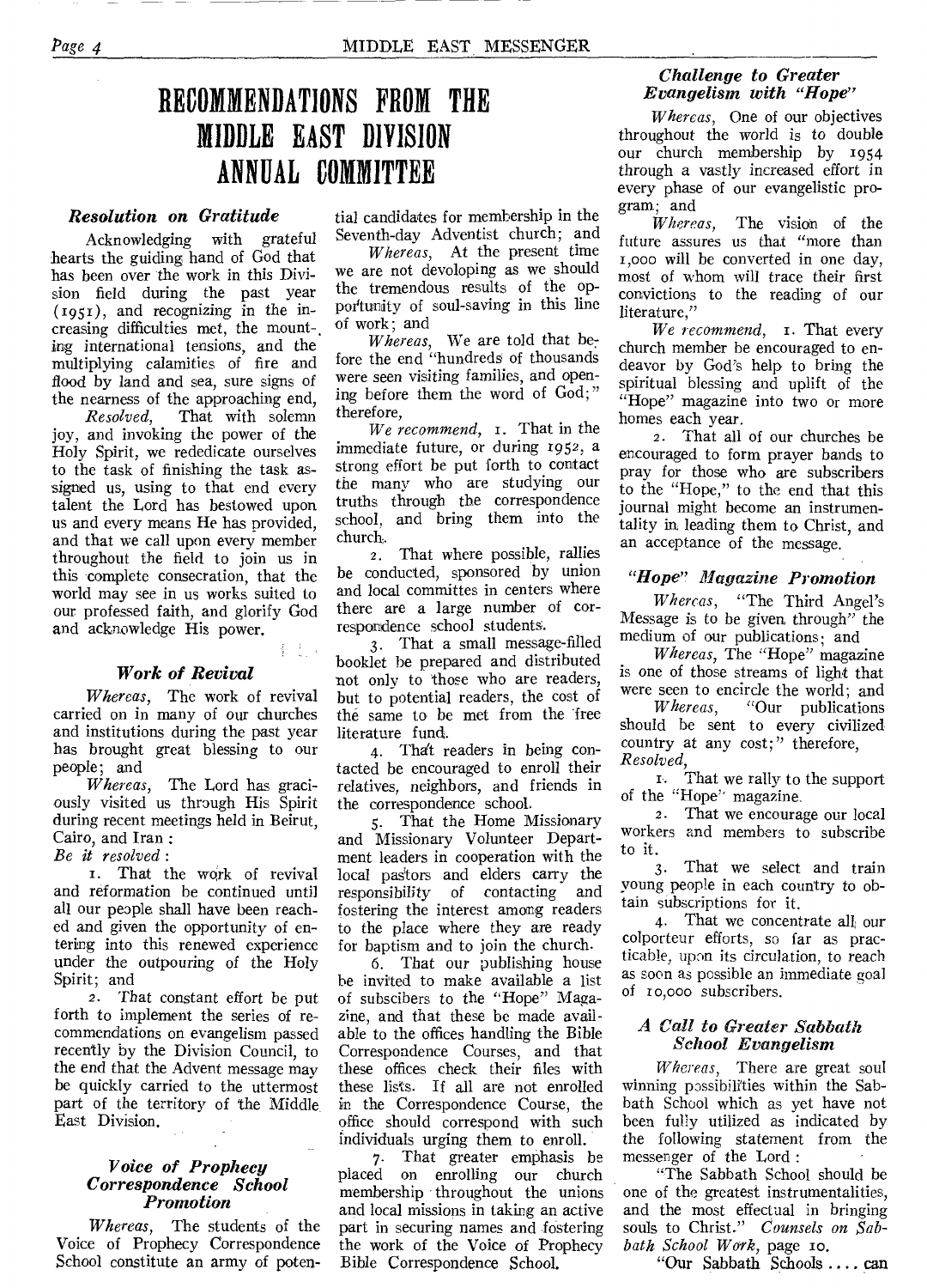accomplish far more than they have hitherto accomplished,. The Sabbath School, when rightly managed, possesses marvelous power, and is adapted to doing a great work, but it is not now what it may and should be. The influence growing out of the Sabbath school work should improve and enlarge the church.... There is a most precious missionary field in the Sabbath school, and if there are omens of good, they are only indications and beginnings of what may be done." *Ibid.*, page 9; and,

*Whereas,* The year 1952 is the centennial year in our Sabbath School work throughout the world, and offers an unusual opportunity for launching the strongest soul-saving campaign in our history,

*We recommend,* r. That every effort be made to place the strongest possible emphasis on the soul-saving phases of our Sabbath School work, both among our own children, youth, and adults, and among the general public; and

2. That 1952 mark the initiation of the strongest possible program of soul-winning through better teaching and Branch Sabbath Schools, in order that we might make the maximum contribution to the denominational objective of doubling our membership throughout the world.

3- That at least once a month the time usually devoted to the lesson review in the Sabbath School program be used for the presentation of Sabbath School evangelism and the relating of Sabbath School soul winning experiences.

4- That at all of our local mission committee meetings and camp meetings the consideration and implementing of these plans be strongly promoted.

#### *Membership and Baptismal Goals*

*Voted,* That in the Middle East Division we set as a goal to double our church membership by the end of 1954; further,

That the following be baptismal goals for 1952:

Nile Union 200 East Mediterranean Union 2s0 Iran Mission 50

500

#### *1952 Evangelistic Campaign*

*Whereas,* In many areas of the earth where a campaign of concerted evangelistic efforts has been conducted it has proved a real blessing to our work, and the results have been such that a great ingathering of souls has taken place; and

*Whereas,* The many who joined in the efforts held in this division in the Fall of 1951 were greatly blessed,

*Voted,* That we encourage all of our workers, including evangelists, institutional, departmental workers, and laymen, and other workers, to take an active part in helping to conduct a general evangelistic campaign in this division beginning March 1st and running to May 31, 1952; and

That in this series at least 27 campaigns be conducted throughout the division in the following proportion:

| East Mediterranean                         |                 |
|--------------------------------------------|-----------------|
| Union                                      | $\overline{1}2$ |
| Nile Union                                 | ТΩ              |
| Iran Mission                               |                 |
| and the United States of the United States | $$ mana $3+4$   |

That controlling committees give study to the follow-up of these efforts so that many more may be gathered in who have not taken their stand during the efforts.

#### *Home Visitation Days*

*Whereas,* We are admonished in *Testimonies,* Vol. 9, Page 38, that the church is established to do missionary work and that genuine missionary work is visiting our neighbors, showing an interest in their eternal salvation, and pointing out to them, that the coming of Christ is near at hand; and

*Whereas,* We are told in the Spirit of Prophecy that by the proper use of the printing press in the wining of souls we multiply the resources a hundredfold, it was

*Voted, 1.* That in 1952 four Home Visitation Days be observed throughout our Division; that February 2, May 3, August 2, and November  $I'$  be set apart for a visitation crusade sponsored co-operatively by the Home Missionary and Missionary Volunteer Departments, and that during each visitation day, a special two-colored tract be distributed.





Group present in *Beirut for Middle East Division Annual Committee Nov. 15-.:4, 1951*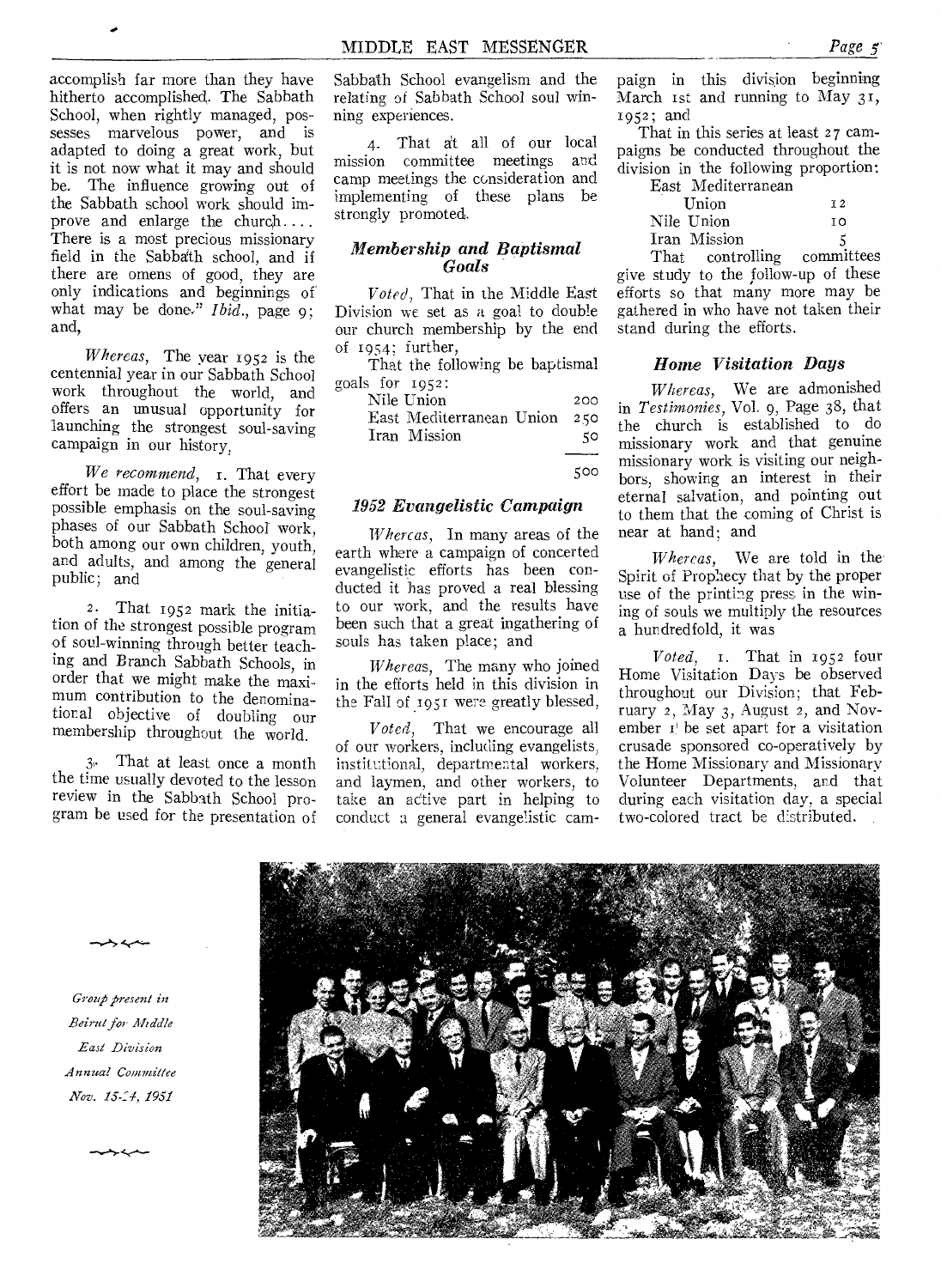#### *HIGHLIGHTS*

*Continued from sage* 

### *WEEK OF PRAYER AT MIDDLE EAST COLLEGE*

Beginning with vespers on Friday evening, November 3o, and ending with a consecration service on Sabbath morning, December 8, the students and faculty enjoyed the priyileges and blessings of another Week of Prayer.

Elder G.. M. Krick, Chairman of the Spiritual Interests Committee, led out in the arrangements of the week. He was assisted by the members of the faculty who shared in the responsibility of preparing talks for the occasion,.

It was an inspiration to hear everyone join heartily in the theme song of the week: "Precious Lord, lead me on, make me stand....Lead me home." The chapel talks were based on the book, *Steps to Christ,*  emphasizing the principles of Christian living. The messages of the evening were taken from the Week of Prayer Readings prepared by the General Conference for this year. It was impossible not to be impressed with the importance of the times, the need to get ready for the coming of Jesus, the challenge of a world task to preach the Gospel, and the possibilities of power in a life wholly consecrated to God.

The dormitory deans of the College had divided the students into suitable prayer groups. These met every morning immediately after chapel. It was interesting to note that prayers were offered in a number of languages—Turkish, Armenian, Greek, Arabic, and English. God heard them all and answered in blessing the heart-yearning3 of everyone.

An arrangement of the Week of Prayer that was very much appreciated was the provision of a special counselling service whereby the students could interview in the evenings senior members of the faculty regarding personal difficulties and problems, The benefit was mutual to teacher and student. The Scripture enjoins us to bear one another's burdens and thus fulfill the law Christ.

The climax of the week came in the testimony meeting of Friday evening and the consecration service of Sabbath morning. Students and faculty testified to God's goodness and responded in consecration and re-consecration to the service of God.

A baptismal class of nine has been organized by Elder Krick, and we pray that God will bless these young people as they plan to follow their Master more fully. There is no doubt that Middle East College has a fine group of young people who are anxious to fulfill God's purposes for them in the Middle East.

*—G. A. Keough* 



The doors of opportunity Stand open at MIDDLE 'EAST-COLLEGE

at the time of this writing, the manuscript for the first of a series of tracts has already gone to press.

The radio work was also given careful study. A studio building has been completed on the Middle East College campus, and equipment has been ordered for making transcriptions in the languages of the Middle East for use in broadcasting over the facilities that are being offered to us. It is our hope that we will be able to avail ourselves of the opportunities that are opening before us in broadcasting. The division radio work has been greatly strengthened by the appointment of Brother Wadie Farag to serve as radio secretry, and we are sure that the enthusiasm that he and others will bring to this department will be felt throughout our division territory.

The work of the Middle East Press was given much study during the time of our committee session, and plans were laid for the location of the publishing house, the erection of a press building, the securing of equipment, and every other phase of our publishing work. We are working toward the end of soon having our publishing plant established and literature produced in it for the needs of our work, rather than outside as is now being done. It was voted to erect the Press building on land owned by the Middle East College. Brother Dinning, the manager, is going forward with plans for establishing the press in the near future.

Funds made available to the Middle East Division by the General Confe:ence Attumn Council were distributed. We felt very fortunate in receiving a substantial increase in OUT base appropriations, as well as a good sum for special needs. Our brethren throughout the division felt encouraged by the fact that the financial needs of the work were so well provided for. They have returned to their fields filled with courage and hope, determined that all the plans laid for the development of the work during 1952 can be vigorously carried forward and that the goals which were set along many lines of endeavor can be successfully attained,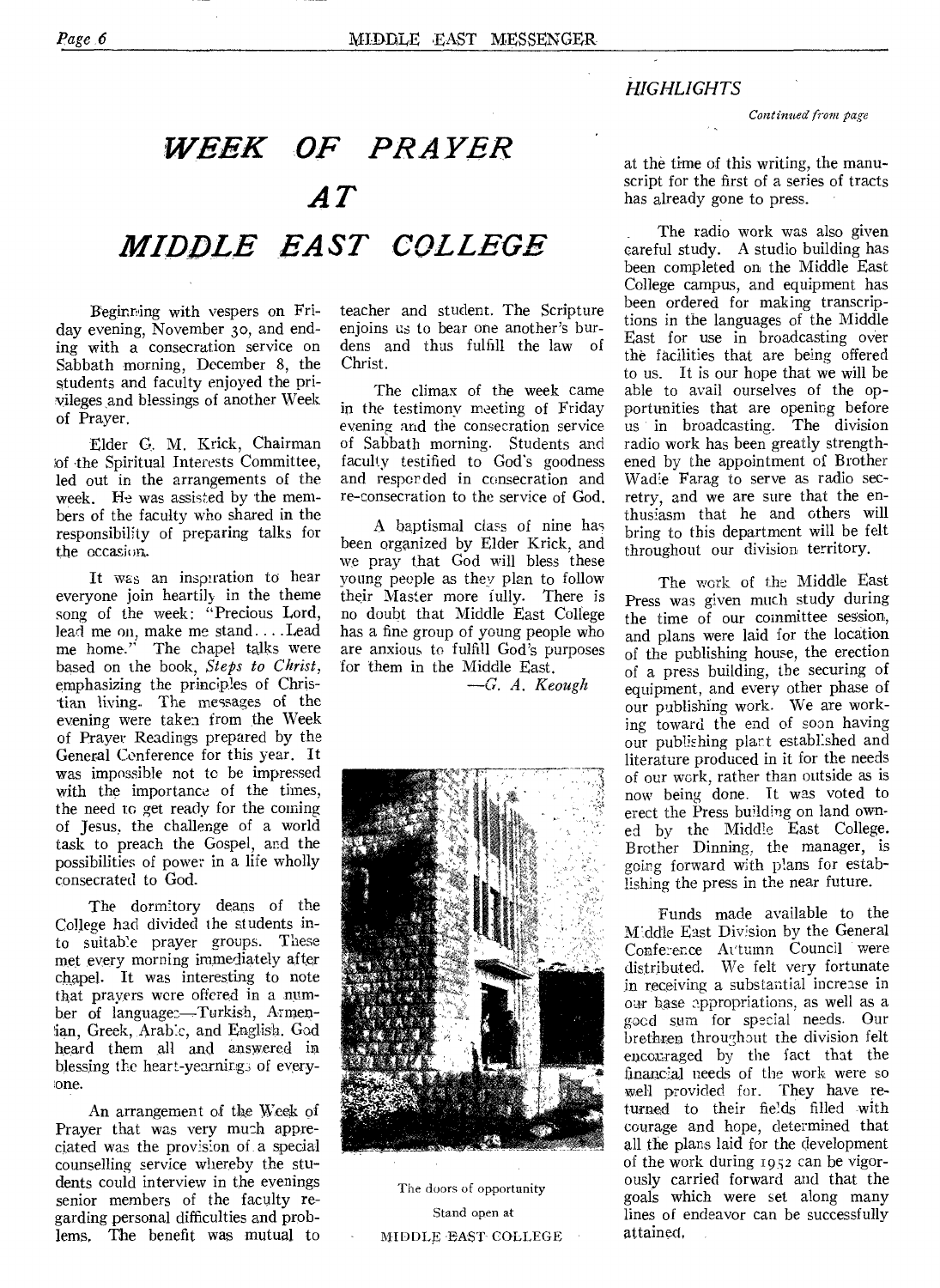Ĩ.



# *OTHER LANDS*



candidates who became interested in the message through the printed page. It was impossible to count them when they held up their hands; but we feel that probably half of this<br>number first became interested first became interested through reading. This is another sign of the mighty power there is in the printed page.

—From the *Atlantic Union Gleaner,*  August 7, 1951.

#### *A THOUSAND IN A DAY*

#### C. L. Paddock, Jr.

For years I have heard it said that the time would come when we would baptize a thousand people in a single day. I have often wondered if the time would ever come when I would be able to witness such an event. ·

Now I have seen prophecy fulfilled again before my own eyes.

We started out early Sunday morning from Mandeville, Jamaica, to drive to Montego Bay, where the baptism. for the West Jamaica Conference was to be held. It was a distance of about seventy miles; but with the condition of the roads and the many turns, I think each mile must have been at least four.

We had not gone far when we saw people walking along either side of the road. Some were carrying little suit-cases on their heads. There were some riding bicycles. Most of those walking were hoping to be picked up by special buses or trucks going to the baptism. We passed a railway station crowded with people waiting for one of the six special trains which ran that day to Montego Bay. For sixty miles we passed buses, trucks, and people walking and riding every kind of conveyance. All were headed toward the great baptism.

When we arrived in Montego Bay, the streets were already packed with people. It was impossible to drive down many of the streets because of the crowds. At the church we were to meet the candidates. We had to walk several blocks because we couldn't go further with the car. The church "was packed, and the churchyard was full. I thought perhaps these were relatives and friends; but learned they were all candidates for baptism. There were 55o of them 'there holding a little yellow card which showed they were ready to be baptized.

We started out for the beach. I have never seen such crowds in<br>my life. It reminded me of the It reminded me of the stories I have heard of the people over in Africa coming from every direction to camp-meeting. Again it was out of the question to try to drive, so for an hour and a half we walked, pushing our way through the crowd.

People were coming in boats, and all along the shore out about a hundred feet were boatloads of people to see the ceremony. There were twenty-one ministers lined up in the water ready to baptize the<br>candidates. Pastor Calkins and Pastor Calkins and Pastor Peters, of the General Conference, stood on a small platform near the water. As the candidate stood by the side of each preacher in the water, these two men took turns saying, "I now baptize you in the name of the Father, the Son, and the Holy Ghost."

Due to the tremendous and unexpected crowds, there were almost one hundred candidates who could not even get down to the water to be baptized. I noticed a tree full of people. More kept going up into the tree. Soon it began to crack and it fell to the ground.

There were 20,00o people there that alternoon. In the evening a special meeting was held in the city square. The speaker stood in the tower of the city hall and spoke to a crowd of well over 20,000.

In the East Jamaica Conference, several smaller- baptisms were held where they baptized an equal number, making a total for the entire island of about 1,100 people baptized in a single day.

But the most wonderful part of this to me was the number of these

"Humble workers, who do not trust in their own strength, but who labor in simplicity, trusting always in' God, will share in the joy of the Saviour. Their persevering prayers will bring souls to the cross. In cooperation with their self-8acrificing efforts, Jesus will move upon hearts, working miracles in the conversion of *souls.* Men and women will be gathered into church fellowship. Meeting-houses will be built; and schools established. The hearts of the workers will be filled with joy as they see the salvation of  $God.^"$ *restinionies, vol.* 7, page 27.

#### CONGRATULATIONS :

To Elder and Mrs. K. S. Oster on the birth of their son, Cyrus Kenneth, on May 20, 1951, in Teheran.

To Mr. and Mrs. E. J. Green, whose second son, Daniel Harley, was born in Tehran August 3o, 1951.

To Elder and Mrs. A. W. Fiedler, who announced the arrival of Beverly Jane on September 9, 1951, in Baghdad.

#### $\mathbb{R}^2$

#### DIVISION DIRECTORY

| $President$ $---$ Geo. J. Appel        |
|----------------------------------------|
|                                        |
| DEPARTMENTAL SECRETARIES               |
| Educational & Y.P.M.V. T. S. Geraty    |
| Home Missionary &                      |
| Publishing  A. R. Mazat                |
| Medical $------K$ , H. Pihl, M.D.      |
| Radio ___  ___________ Wadie Farag     |
| Sabbath School &                       |
| Ministerial ________ Geo. J. Appel     |
| Temperance ______________ C. C. Morris |

#### MIDDLE EAST MESSENGER

Published quarterly as the Official Organ of the General Conference of Seventh-day Adventists. Middle East Division, P. O. Box 1011, Beirut, Lebanon.